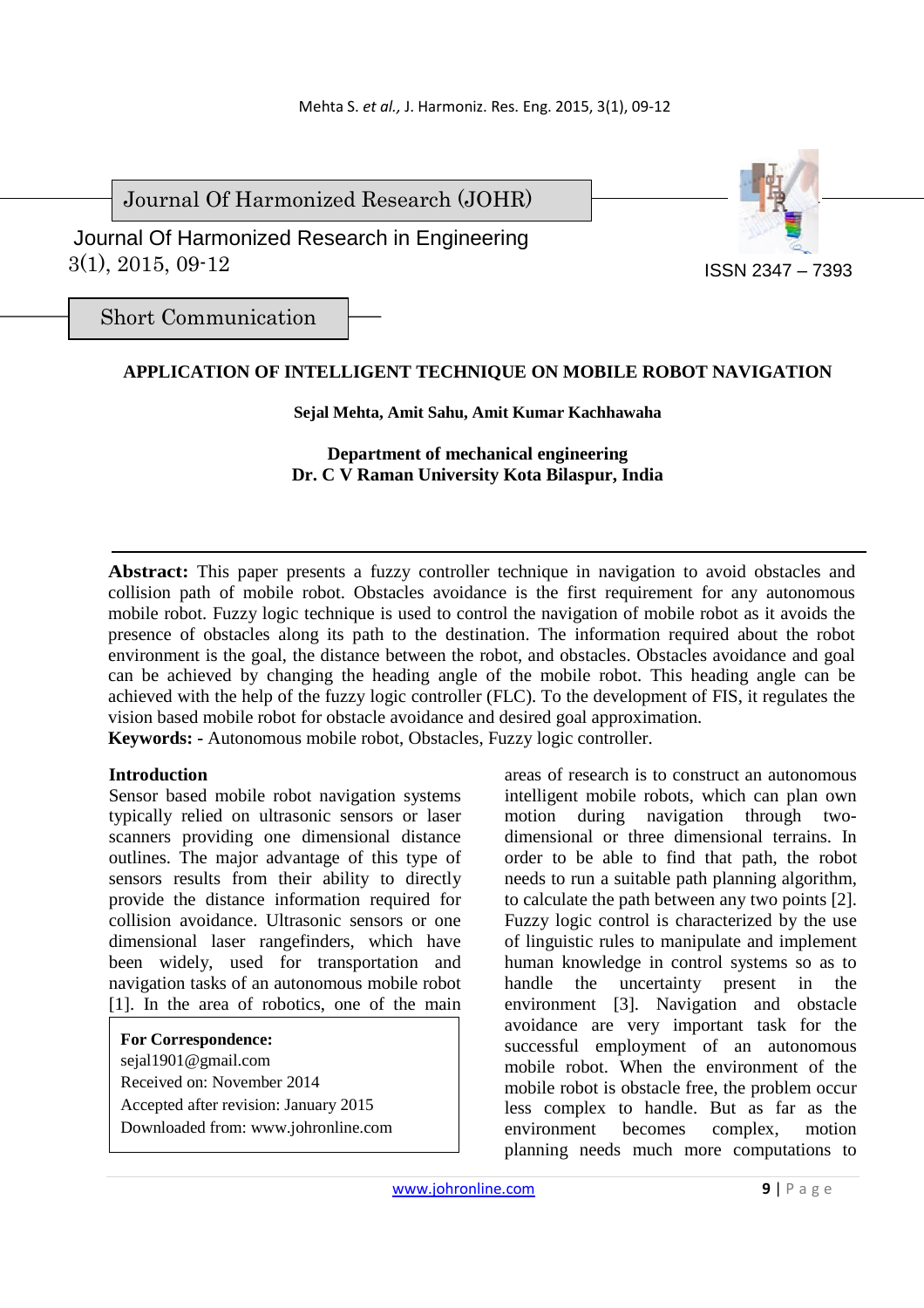allow the mobile robot to move between its current and final configuration without any collision with the surrounding environment [4].Fuzzy based controls concepts are useful in both global and local path planning tasks for autonomous mobile robot. The search for an optimal decision table to be used as the inference engine in fuzzy based planning and navigation algorithms is highly important. Fuzzy controllers for both navigation and obstacle avoidance have been developed must require [6].

Muthu *et al.* present the performance of a low cost, fuzzy logic based controller for autonomous navigation in which the controller makes the system move through obstacles without human intervention in an efficient manner. Further, in this correspondence, we present the way we developed the fuzzy logic controller along with liquid crystal display (LCD) controller, universal asynchronous receiver transmitter (UART) [10]. Foudil *et al.*  defined Autonomous mobile robotics is providing robots with some level of intelligence and ability to perform desired tasks without continuous human guidance. Fuzzy logic has become a mean of receiving human knowledge and experience and dealing with uncertainties in the control process difficulties. Now, fuzzy logic is becoming a very popular topic in control engineering fields [12].

## **Fuzzy Logic Method**

The mobile robot turns around obstacle our projected navigation method supplies the robot with the turning point for avoiding the obstacle and moving on the collision free path. The inputs of the fuzzy approach consist of obstacles which stand on the front, right and left of a robot in each input variables has three triangular membership function (MF) close, medium and away as shown in Fig. 1. The fuzzy controller as shown in Fig. 3 uses various sensors based information such as front obstacle distance (F\_O\_D), right obstacle distance  $(R_0_0_0)$ , and left obstacle distance (L\_O\_D), and heading angle (H\_A) for select the path while moving near to goal. The fuzzy position function commands the robot moves to particular

position for defending obstacles. The fuzzy logic rules for obstacle avoidance as follows.

*If (L\_O\_D is close and R\_O\_D is close and F\_O\_D is close), Then (heading angle is negative).* 

*If (L\_O\_D is close and R\_O\_D is close and F\_O\_D is medium), Then (heading angle is negative).* 

*If (L\_O\_D is away and R\_O\_D is medium and F\_O\_D is away), Then (heading angle is positive).* 

*If (L\_O\_D is medium and R\_O\_D is away and F\_O\_D is medium), Then (heading angle is positive).* 

*If (L\_O\_D is away and R\_O\_D is away and F\_O\_D is away), Then (heading angle is zero).* 



**Fig. 1. Fuzzy logic controller** 

Fuzzy logic control is safely suited for controlling a mobile robot because it is capable of making interferences even under uncertainty. It helps rule generation and decision making. It uses set of linguistic fuzzy rules to implement expert intelligence under different conditions. Fuzzy logic system is specially designed with two main reasons- obstacle avoidance and goal seeking in any environment. In this proposed fuzzy model, a mobile robot avoids obstacles and generated the path towards the goal. The fuzzy evaluation implies to access the possible path of a robot on the basis of information whether the future location of robot is in the possible driving path or not.

# **Mobile Robot Navigation Algorithm**

The distance 'D' can be calculated by applying the distance formula using the two values of 'Dx' and 'Dy'. Where 'Dx' and 'Dy' are the distance between the mobile robot and the goal point in 'x' and 'y' coordinates, respectively. The formula for calculating the distance:

 $D = \sqrt{(tar x - x)^2 + (tar y - y)^2}$ 

$$
in the volume  $\sum_{i=1}^{n} a_i$
$$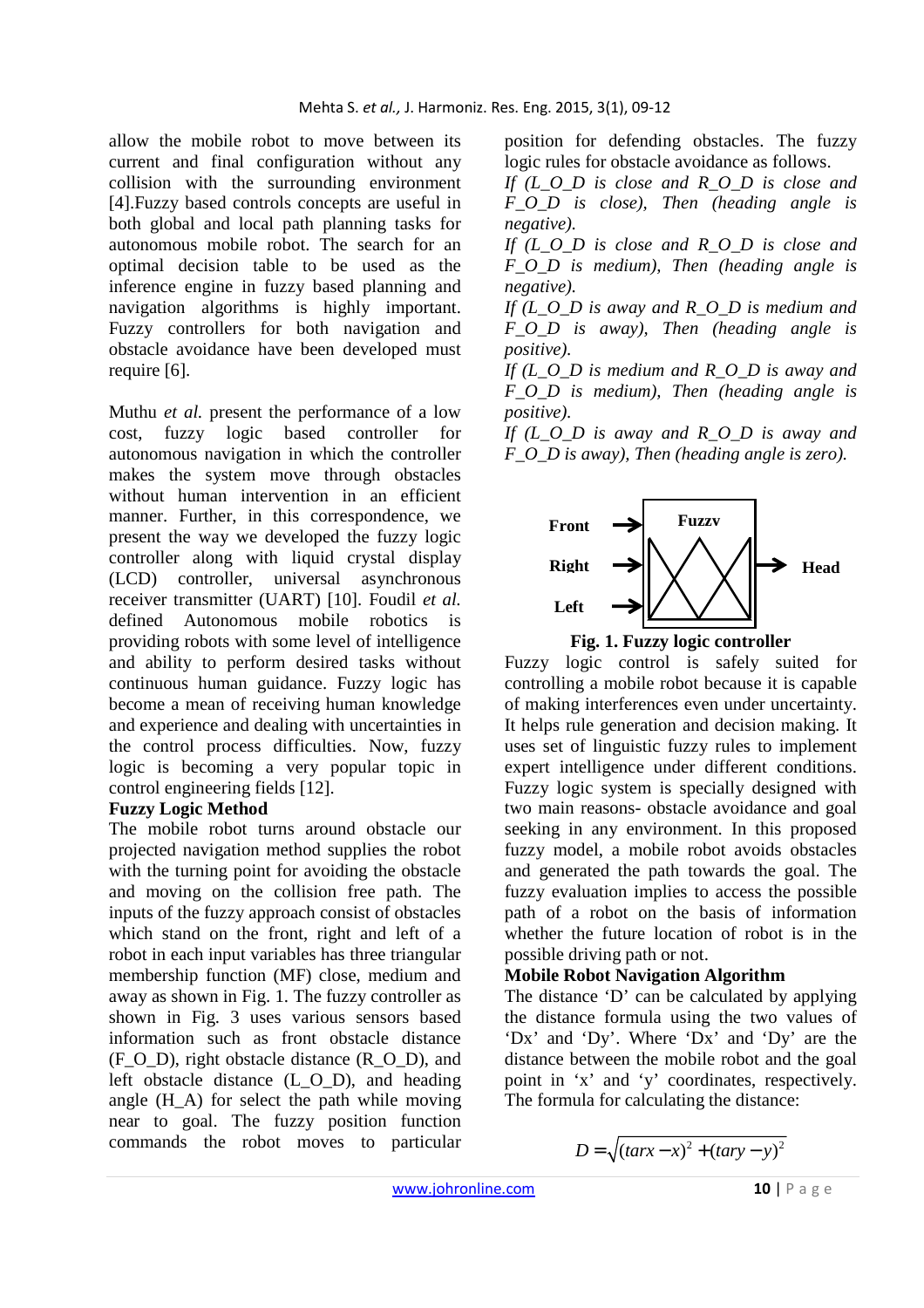Where 'tarx' and 'tary' are the goal point 'x' and 'y' coordinates respectively.

Finding the angle ' $\theta$ ' at each point of a given path and then calculating the updated robot positions are specified formula below:

$$
\theta = \tan^{-1}\left(\frac{tary - y}{tary - x}\right)
$$

The fuzzy logic control system scheme consist of a heading angle between a robot and the specified target and the distance between the mobile robot and the obstacles to left, front and right locations. The set of fuzzy rules will allow us to control and to select different position of an autonomous mobile robot in different circumstances. The problem of driving a mobile robot to a destination in an unknown environment is formulated as a fuzzy logic control problem in which local information is used to make eight logic rules by using two membership functions as shown in Table 1.

**Table 1 Fuzzy control rules for obstacle avoidance using two membership Function** 

| Fuzzy | Obstacle | Obstacle | Obstacle | Thetaf   |
|-------|----------|----------|----------|----------|
| rule  | distance | distance | distance |          |
| no.   |          | 2        | 3        |          |
|       | away     | close    | close    | Positive |
| 2     | away     | close    | away     | Negative |
| 3     | away     | away     | close    | Positive |
| 4     | away     | away     | away     | Positive |
| 5     | close    | close    | close    | Positive |
| 6     | close    | close    | away     | Negative |
| 7     | close    | away     | close    | Positive |
| 8     | close    | away     | away     | Positive |

### **Simulation Results and Discussion**

The simulation experiment shows that the proposed fuzzy controller, using MATLAB, can perform robot navigation in known or partially known environments. The trajectory of mobile robot navigation in unknown environment with one, two and three obstacle(s) as shown in Fig. 2 respectively, the beside table on this figures are show that the starting point, obstacle(s), heading angle, and goal point of a robot. The simulation program offers an excellent alternative based on navigation methods with a fraction of the processing requirements result a fast responding reliable application. The goal which the robot should reach is known, but the geometry and the location of the obstacles are unknown.



**Fig. 7. Trajectory of the singlemobile robot with 3 obstacles** 

### **Conclusions**

The heading angle of the robot's movement is determined by the direction of the goal and obstacle distance. Finally the simulation results for mobile robot navigation are given. This simulation results behind that implementing obstacle avoidance uses a fuzzy logic approach and is conducted an autonomous mobile robot platform which can modify to include sensors. The current research work is to be extended for multiple mobile robots instead of single mobile robot.

### **References**

- [1] Pratihar Dilip Kumar, Deb Kalyanmoy, Ghosh Amitabha, "A Genetic-Fuzzy Approach for Mobile Robot Navigation Among Moving Obstacles", ELSEVIER, **20**, 145 (1999)
- [2] Jaradat Mohammad Abdel Kareem, Al-Rousan Mohammad, Quadan Lara, "Reinforcement Based Mobile Robot Navigation in Dynamic Environment", ELSEVIER, **27**, 135 (2011)
- [3] Silva Ivan N. da, Gomide Fernando A. C., Amaral Wagner C. do, "Navigation of Mobile Robots Using Fuzzy Logic Controllers", IEEE, 346 (1998)
- [4] Abdessemed Foudil, Benmahammed Khier, Monacelli Eric, "On Using Evolutionary Programming for a Mobile Robot Fuzzy Motion Controller", IEEE, 37 (2000)
- [5] Wichert Georg von, "Self organizing Visual Perception for Mobile Robot Navigation", IEEE, 194 (1996)